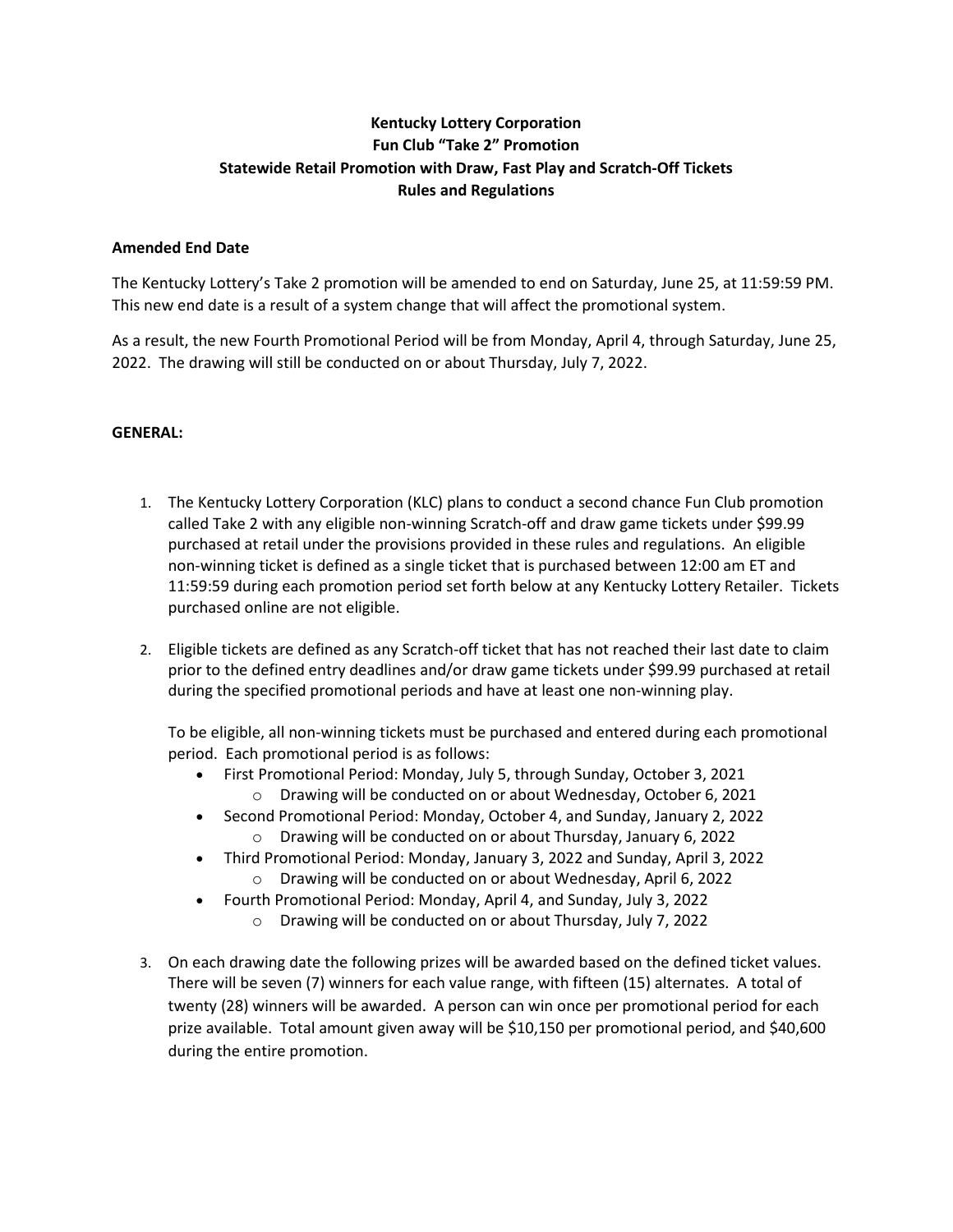- Tier 1: Tickets entered that are valued between: \$.50-\$5.99 are eligible to win two hundred and fifty dollars in cash (\$250). Total: \$1750
- Tier 2: Tickets entered that are valued between \$6.00-\$10.99 are eligible to win three hundred dollars in cash (\$300). Total: \$2100
- Tier 3: Tickets entered that are valued between: \$11.00-\$20.99 are eligible to win four hundred dollars in cash (\$400). Total: \$2800
- Tier 4: Tickets entered that are valued between: \$21.00 and \$99.99 are eligible to win five hundred dollars in cash (\$500). Total: \$3500
- 4. To enter the promotion, players must first log-in or register for a Fun Club account at kylottery.com. Players must be in compliance with all requirements of the Fun Club Terms of Use, including requirements for registering for or updating an existing account in order to submit tickets to enter a promotion.
- 5. Once logged in, a player will be able to submit an eligible ticket to enter this promotion.
- 6. Entries must be received by 11:59:59 PM ET on the last date to enter during the promotion. Entries do not roll over from promotional period to the next promotional period.
- 7. Failure to fully provide required information will cause a player's request to register to be rejected. Failure to provide accurate information could cause a player whose entry is selected as a winner for the promotion to be disqualified. A player shall be considered ineligible if the KLC determines that a player does not meet all player eligibility requirements or provided false information.
- 8. The KLC assumes no responsibility for incorrect information provided by a player on the registration form. After completing the registration, a player is responsible for updating account information as needed by logging in and going to "My Account" on the profile page.
- 9. A player may have no more than one (1) account. A player is not permitted to create additional accounts in the event that his or her email or other relevant information changes. The player may log in with his or her existing account credentials and make any desired changes at any time.

## **ELIGIBILITY:**

- 10. An entrant must be at least eighteen (18) years of age to participate. No one under 18 years of age and no one otherwise prohibited by KRS Chapter 154A from playing KLC games are eligible to participate in this promotion or win any prize.
- 11. Entrants must have a valid U.S. address in order to register and participate.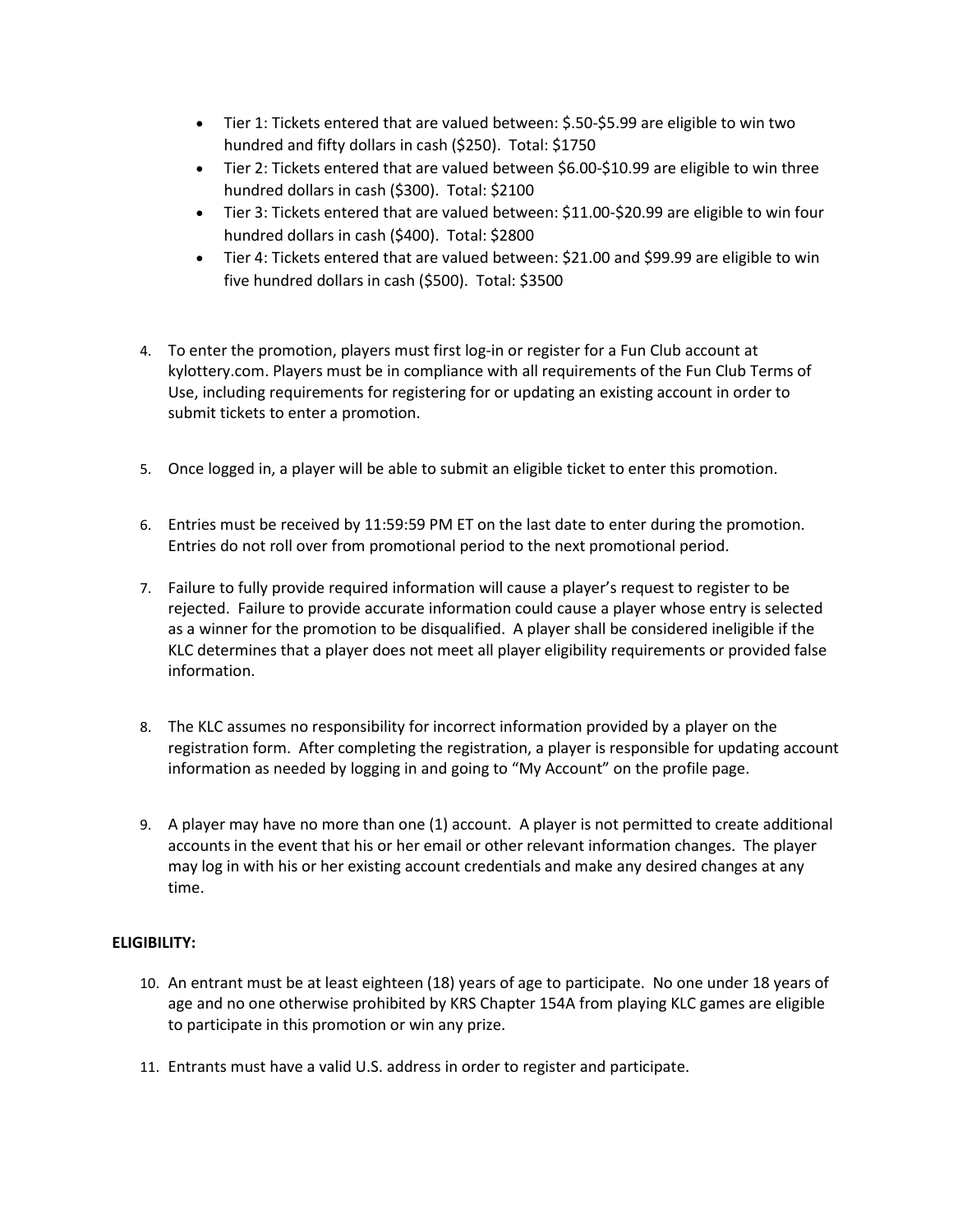- 12. Players may enter up to 200 total tickets per week as part of Fun Club. A week is defined as Sunday at 12:00:00 AM ET until the following Saturday at 11:59:59 PM ET. The KLC reserves the right to change, without notice, this limit on the amount of tickets that may be entered weekly or daily.
- 13. Tickets purchased via the internet using the KLC's website or iLottery tickets are not eligible for this promotion.

#### **ODDS:**

14. Odds of being selected as a winner in the promotion will depend on the number of entries submitted for each drawing.

#### **SUBMITTING ENTRIES:**

- 15. Players can submit eligible tickets for this promotion at the KLC's website, kylottery.com, or through The Official Kentucky Lottery App. Any ticket physically sent to or dropped off at any location whatsoever, will be ineligible. The KLC will destroy all non-winning physical tickets received at any lottery office and the tickets will not be returned.
- 16. To submit an entry using the KLC's website, a player must first log onto kylottery.com using his or her unique account information. Once logged in, a player submits an entry according to the instructions on the "Enter Tickets" page of the website. Required information from the Scratchoff ticket includes the 18-digit VIRN (void if removed number), which is located underneath the latex on the front of each Scratch-off ticket. Required entry information from draw game ticket includes the 25 digit draw game code on the draw game ticket.
- 17. To submit a ticket using the KY Lottery App, a player must have a functioning camera on his or her mobile device. The player must select "Second Chance" from the side navigation menu on the App, and then must log onto the player's Fun Club account using his or her unique account information. A player must then select "Enter Tickets" from the menu. To submit the ticket, a player must use his or her mobile device camera to line up the barcode on the draw game ticket within the viewfinder. A graphic with instructions can be found on the "Enter Tickets" tab of the App. The player will receive a message if the ticket has been successfully scanned and entered into the promotion. The player will receive an error message if the ticket could not be scanned or was ineligible for entry.
- 18. An eligible ticket may be submitted one (1) time only. The entry system will reject an entry that has been previously submitted.
- 19. The entry system will reject a ticket if it does not have a non-winning play.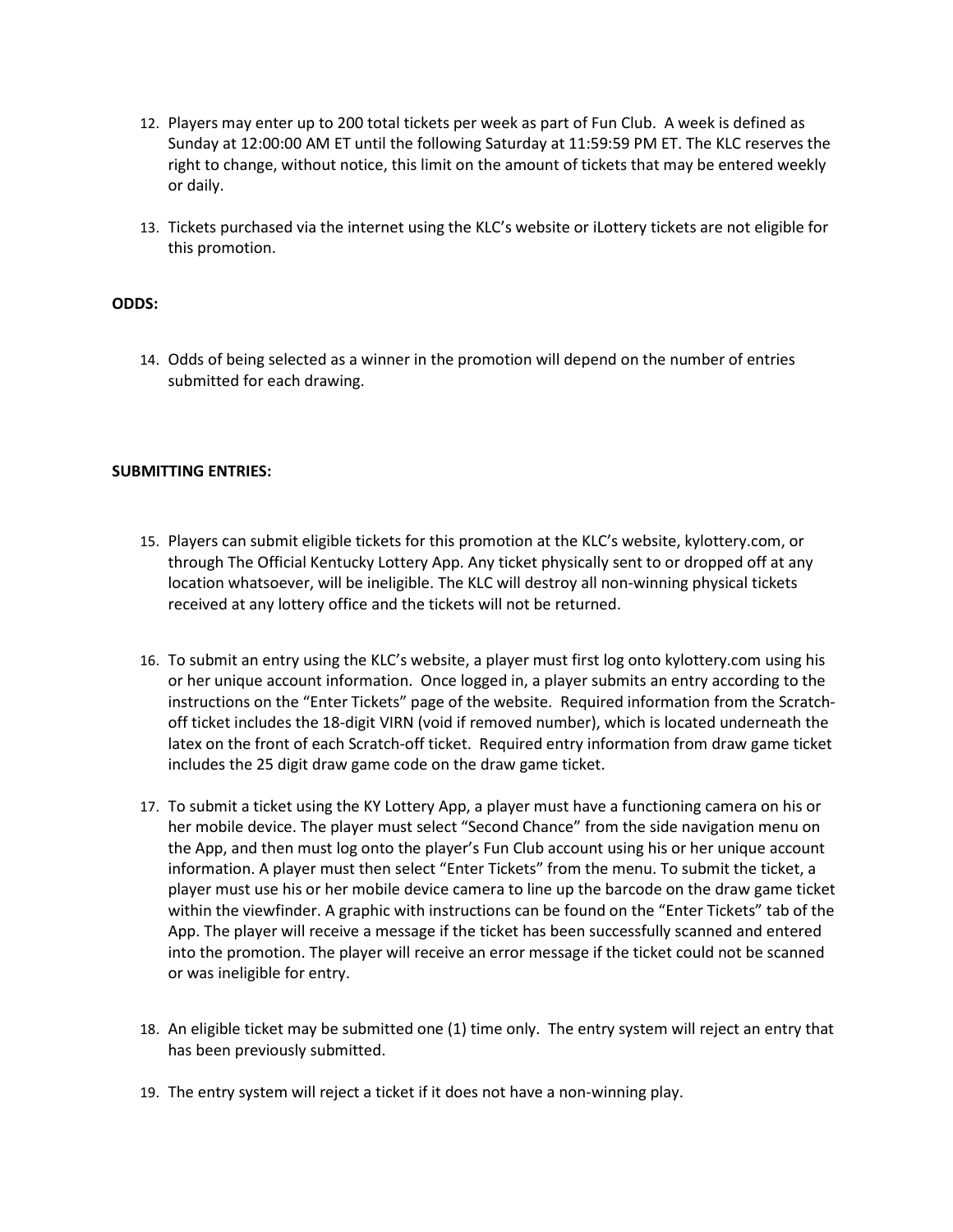- 20. To prevent fraudulent entries, after five (5) consecutive attempts to submit entries that are not recognized as eligible tickets, a player will be unable to submit entries for twelve (12) hours.
- 21. After an entry is accepted, the player does not need to retain his or her ticket for the promotion.
- 22. By entering this promotion, the players agree to these rules and regulations and the Terms of Use for Fun Club.

#### **DRAWINGS:**

- 23. All drawing management services associated with this promotion will be conducted by the KLC.
- 24. The drawings will be conducted according to KLC drawing procedures.
- 25. At each drawing, fifteen (15) alternates will be selected per prize tier as noted in Item 3. If there is an insufficient number of entries, the KLC may reduce the number of alternates selected in its sole discretion. Alternates are not prize winners, but are selected in the event that the winner is disqualified, unable to claim the prize, or declines to accept. Once an eligible alternate is moved up to become a prize winner, his or her alternate status in the drawing will be voided.

#### **PRIZE FULFILLMENT:**

- **26.** A member of the KLC's Marketing Department will attempt to contact all winners using the phone and email contact information provided in the winner's Fun Club profile at the time of the drawing. The KLC may take the following steps to contact each winner:
	- Call both the primary and, if provided, the secondary phone number, and send an email to the winner as provided on the winner's Fun Club profile until winner has been reached by phone or email, or has been disqualified (continued attempts to contact by phone will not be made to numbers that have been disconnected or are no longer in use by the winner).
- 27. If the KLC determines that dialogue with the winner has not been established by phone, email, or other means acceptable to the KLC, within three (3) business days following the date of KLC's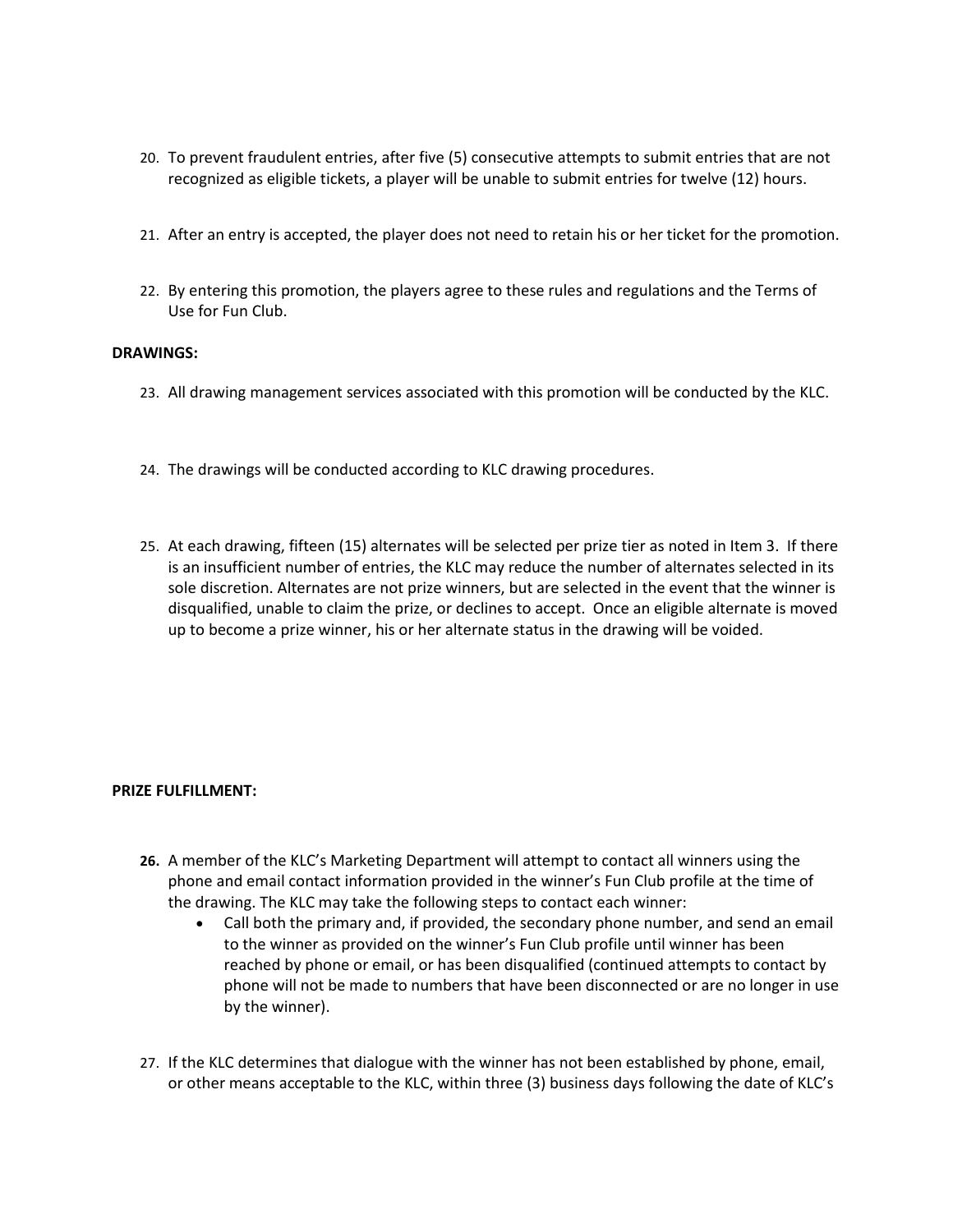initial attempted telephone contact, the winner will be disqualified, and the prize will be awarded to the first eligible alternate selected.

28. The winners must claim their prize within two (2) business days following the date the KLC Marketing Department makes contact with the winner. The person whose name is on the entry must be the person who claims the prize. Winner must provide a valid government issued photograph identification, such as a driver's license, or other form of photograph identification acceptable to the KLC, and a completed Promotion Claim Form that they will receive from the KLC Marketing Department. The prize will be awarded only after the KLC receives the prize winner's accurate and complete Promotion Claim Form and required ID. If all required information is not received within two (2) business days, the prize will be forfeited and awarded to the first alternate selected in the drawing. This process will continue until a winner has claimed the prize or all alternates have been exhausted, whichever comes first. If all alternates have been exhausted, the prize will not be awarded. All required information may be provided to the KLC by encrypted email, U.S. Mail, or hand-delivery to the KLC Corporate Office. If sent by email, KLC highly recommends the player respond to the KLC Marketing Department's encrypted email. If sent by U.S. Mail, winner can send all required information to: ATTENTION: Draw Manager, Kentucky Lottery Corporation, 1011 West Main Street, Louisville, KY 40202.

> *NOTE: When sending personally identifiable information, such as a Social Security Number, to the KLC by email, winners should use a secure or encrypted email. Information about how to use a secure or encrypted email may be requested from the Marketing Department.*

- 29. If, prior to the expiration of the two (2) business days referenced in the preceding paragraph, a winner declines to accept and claim the prize by notifying a member of the KLC Marketing Department in writing via the winner's e-mail, the prize may be forfeited immediately upon receipt of the written notification and the first eligible alternate declared the winner.
- 30. The KLC or its designee will withhold federal, state and all applicable taxes, according to federal and state withholding requirements. Any taxes above the standard formulas are the responsibility of the winner. Prizes may be subject to set-off of certain debts as required by law.
- 31. The prize is not transferable or assignable.
- 32. Fulfillment of the prize will be handled by the KLC.

### **ADDITIONAL CONDITIONS:**

33. The KLC is not responsible for the electronic misdelivery, late delivery, or failure to receive ticket information entered electronically, and the risk of loss remains with the entrant regardless of the cause of the transmission failure.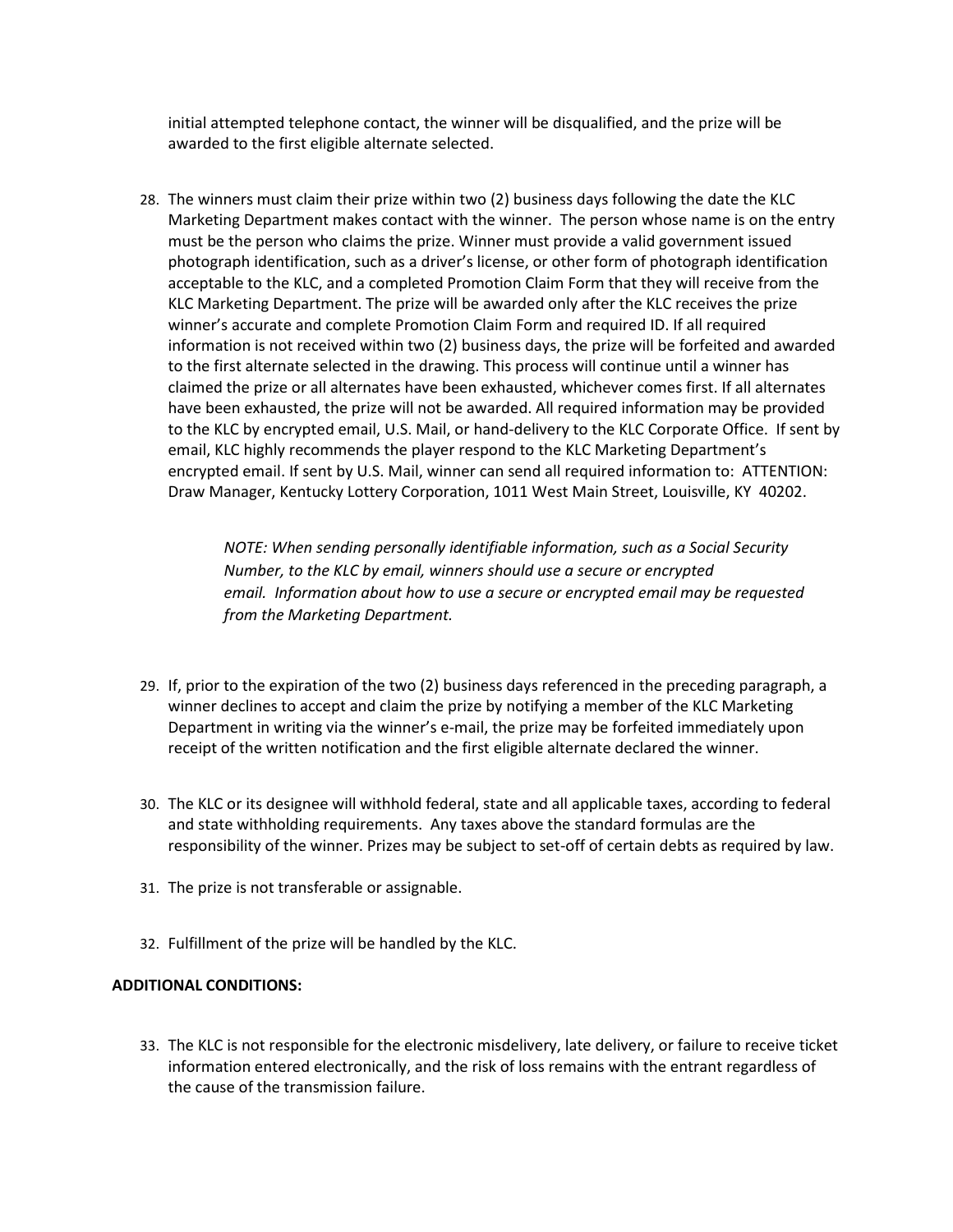- 34. All winners are subject to validation by the KLC and may be disqualified if eligibility requirements are not met. Validity of entries, drawings, and the award of prizes are subject to rules and regulations of the KLC and the laws of the Commonwealth of Kentucky.
- 35. By submitting an entry into the promotion and claiming the prize, the player certifies they are the sole owner of the entry, the player is at least 18 years old, the ticket has been legally purchased, possessed and entered into the promotion, and the player is not disqualified from receiving a prize.
- 36. By entering this promotion, the player acknowledges and agrees that the KLC may use and release the player's name, city/state and likeness (photograph) to the public, without limitation and without compensation.
- 37. By entering this promotion, accepting the prize, or accepting any other prize, each entrant, his or her heirs, legal representatives and assigns, agree to indemnify and hold harmless, defend, release and discharge the KLC, the Commonwealth of Kentucky, and each of their employees, officers and directors from and against any loss, claim, damages, or injury arising out of or relating to the promotion, any action taken pursuant to these rules, or the acceptance of any prize.
- 38. The KLC is not responsible for any rules, regulations or restrictions imposed by its promotional partners. The KLC is not responsible for and has no obligation regarding the condition, quality, defects or other attributes of the prizes awarded during a promotion and expressly disclaims all warranties, expressed or implied, including, but not limited to, all implied warranties of merchantability and fitness for a particular purpose.
- 39. The KLC in its discretion reserves the right to change or extend any of the dates set out in these rules. The KLC reserves the right, in its sole discretion, to modify, suspend, postpone or cancel, with or without notice, any portion of this promotion, including the drawing, at any time and for any reason, including the award of any prize, with the approval of the KLC's President & CEO or appropriate designee from the Executive Management group.
- 40. The KLC reserves the right to substitute prizes of equivalent value.
- 41. In computing any period of time under these rules, the day of the designated act or event is not to be included; the last day of the period so computed is to be included. The term "business day" means a day that the KLC Corporate Office is actually open for business (holidays, weekends and other days the KLC is closed are excluded), and such day is from 8:00 AM to 5:00 PM ET.
- 42. In the event of any circumstances or interpretation of any matter in these rules, whether contemplated or not contemplated, the decision of the KLC's President & CEO or appropriate designee from the KLC's Executive Management Group, after consultation with the KLC's Internal Audit, Security and Legal Departments (if necessary), will be final.